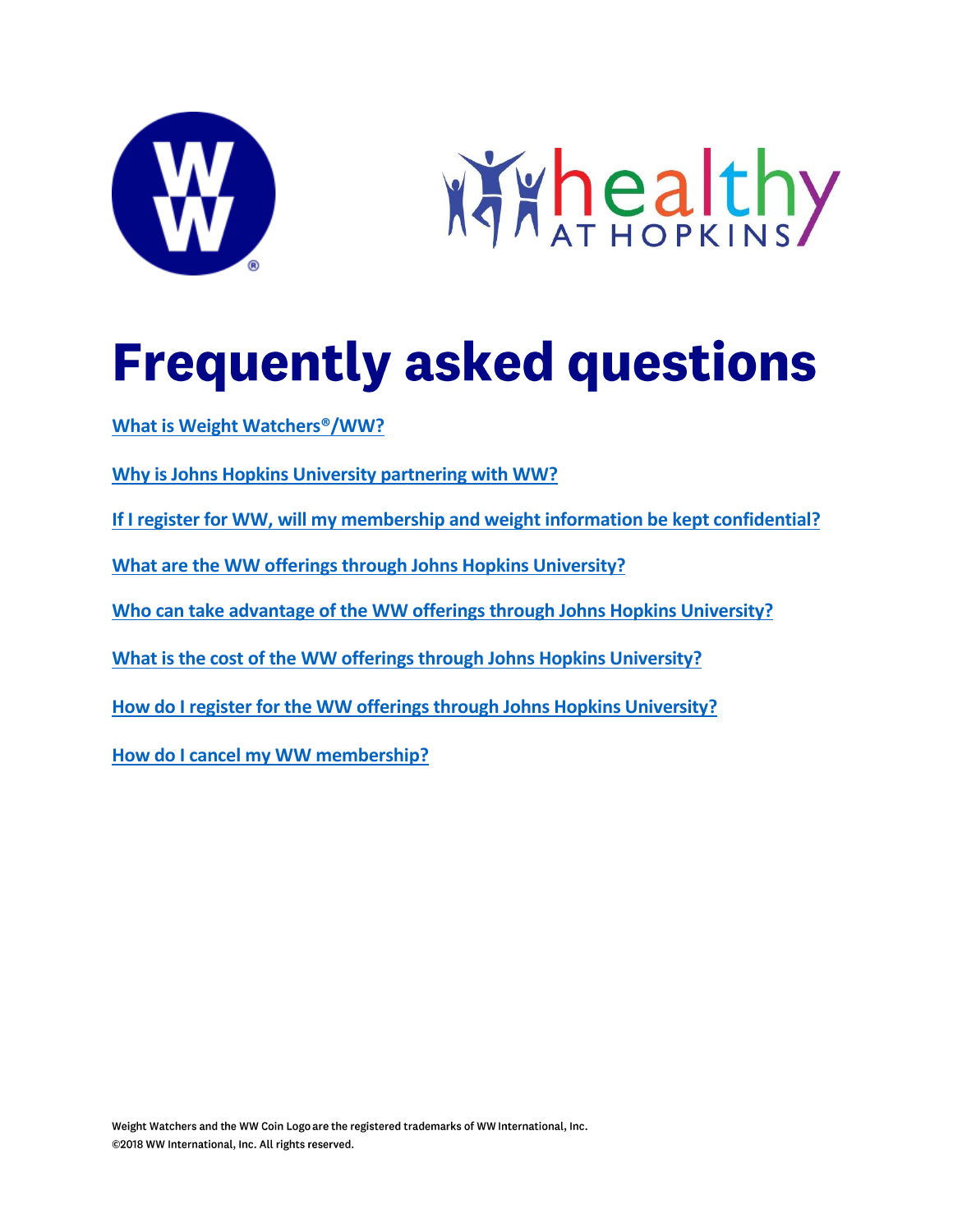#### **What is Weight Watchers®/WW?**

WW is Weight Watchers reimagined.

Our purpose is to inspire healthy habits for real life. For people, families, communities, the world, for everyone. We will always have the best weight-loss program on the planet, and now we're putting our decades of experience in behavior change to work for an even greater mission. We are becoming the world's partner in wellness. No matter what your goal is—to lose weight, eat healthier, move more, develop a more positive mindset, or all of the above we will bring you science-based solutions that fit into your life.

As a reflection of our new mission, we are moving from Weight Watchers to WW—a mark that's rooted in the familiar but reimagined to welcome everyone who seeks to be healthier, not just manage their weight.

#### <span id="page-1-0"></span>**Why is Johns Hopkins University partnering with WW?**

Johns Hopkins University has teamed up with WW to bring you a program that gives you reallife solutions to get healthier, all at a special price.

# <span id="page-1-1"></span>**If I register for WW, will my membership and weight information be kept confidential?**

Yes, it will. Although *Johns Hopkins University* will receive information about the total membership's weight loss, it will not receive any individual or personally identifiable information.

# <span id="page-1-2"></span>**What are the WW offerings through Johns Hopkins University?**

Two WW offerings are available to you. You can choose the plan that fits your lifestyle.

- **Offering 1:** Digital (previously referred to as Online*Plus*)
- **Offering 2:** Digital + Workshops (previously referred to as Meetings + Online*Plus*)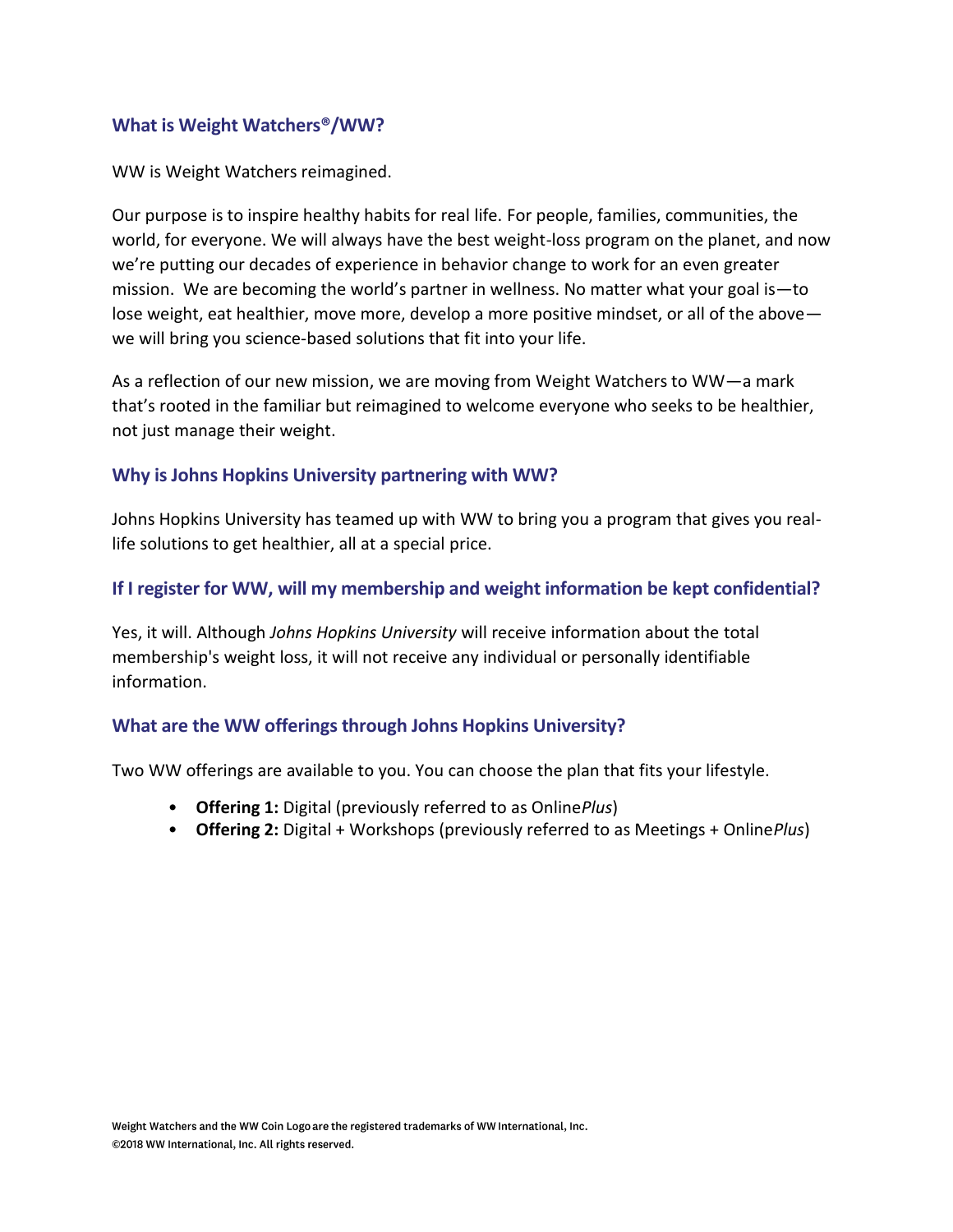# <span id="page-2-0"></span>**Who can take advantage of the WW offerings through Johns Hopkins University?**

All full-time and part-time employees and retirees are eligible to participate. Workshops (which used to be called meetings) are not available in some areas in the U.S. To find out if the county you reside in is a non-participating area, please visit: [http://wwfranchisecountylist.com](http://wwfranchisecountylist.com/).

To become a WW member, you must:

- Be at least 18 years old.
- Not be pregnant.
- Not have an active medical diagnosis of bulimia nervosa or anorexia nervosa.

# <span id="page-2-1"></span>**What is the cost of the WW offerings through Johns Hopkins University?**

- **Offering 1**: Digital (previously referred to as Online*Plus*): \$8.48 per month
- **Offering 2**: Digital + Workshops (previously referred to as Meetings + Online*Plus*): \$19.11 per month

State taxes will be added where applicable.

You will be charged the listed prices each month until you cancel your membership or if you are no longer eligible for the company subsidy.

#### <span id="page-2-2"></span>**How do I register for the WW offerings through Johns Hopkins University?**

You can purchase either of these offerings at [https://wellness.weightwatchers.com](https://wellness.weightwatchers.com/) with **Employer ID: 59237** to receive a special price and subsidy. For assistance, call 866-204-2885 (Monday-Friday 8:00 a.m.-10:00 p.m. ET; Saturday 11:00 a.m.-5:00 p.m. ET). If you have any questions you may also email [wellnesshelp@weightwatchers.com.](mailto:wellnesshelp@weightwatchers.com)

If you are a current WW member, you can still take advantage of the discounted pricing and subsidy. Please call WW at 1-866-237-6032 (Monday-Friday 8:00 a.m.-10:00 p.m. ET; Saturday 11:00 a.m.-5:00 p.m. ET) for assistance with getting your membership switched to the Johns Hopkins University special pricing.